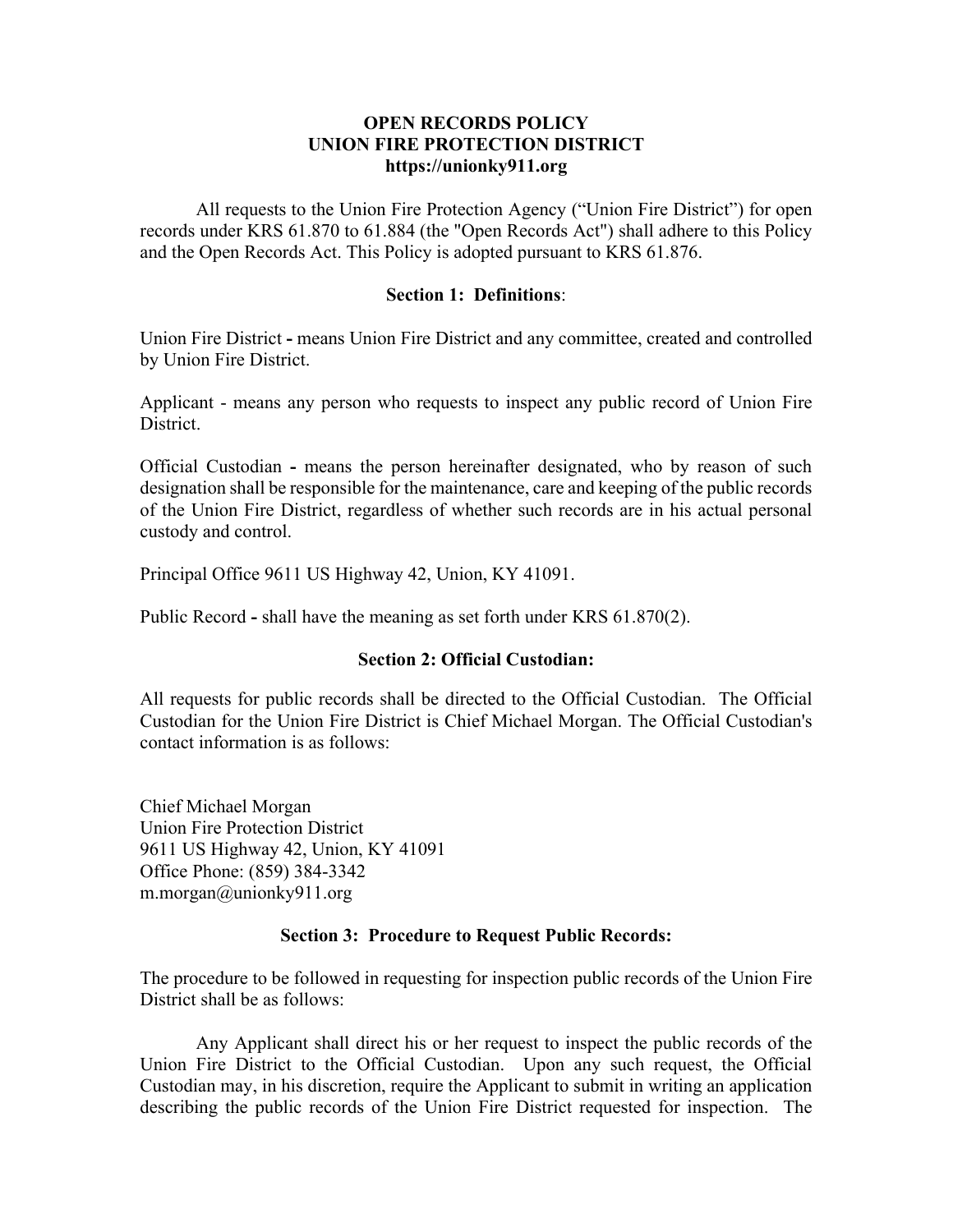application shall include the Applicant's name printed legibly thereon, and shall be signed by the Applicant. The application shall be hand-delivered, mailed, sent via facsimile or via email to the Official Custodian.

After the receipt of any such request, the Union Fire District shall within five (5) days (excepting Saturdays, Sundays and legal holidays) determine whether to comply with the request and within said five (5) day period the Official Custodian shall notify in writing the Applicant of the determination. If Union Fire District's shall determine that a public record of the Union Fire District requested for inspection shall be made available for inspection, and if that public record is in active use, in storage or for some other reason shall not be made available for inspection within five (5) days from the receipt of the request to inspect, the Official Custodian shall in his notification to the Applicant state a detailed explanation of the cause for the delay and shall notify the Applicant of the place, time and the date on which that public record will be made available for inspection.

Whenever the Union Fire District shall determine that a public record of the Union Fire District requested for inspection is to be made available for inspection that public record of the Union Fire District shall be made available to the Applicant of that public record of the Union Fire District for inspection and suitable facilities shall be made available by the Union Fire District for the exercise of this right. Any and all inspections of the public records of the Union Fire District may be made by either of the two following methods: 1) an Applicant may inspect the public records during the regular office hours of the Union Fire District and shall take place in the facilities provided at the Principal Office of the Union Fire District; or 2) by receiving copies of the public records from the Union Fire District through the mail. The Union Fire District shall mail copies of the public records to an Applicant whose residence or principal place of business is outside the county in which the public records are located after he or she precisely describes the public records which are readily available within the Union Fire District. No person shall remove any original copy of any public record of the Union Fire District from the offices of the Union Fire District without the written permission of the Official Custodian.

Upon inspection, the Applicant shall have the right to make abstracts of any memoranda from the public records which he shall be inspecting, and to obtain copies of all written public records. The Official Custodian shall upon the request of the Applicant make copies of any public records of the Union Fire District that the Applicant is inspecting, provided that, the Applicant shall make this request in writing to the Official Custodian and shall pay the fee, including postage where appropriate, in advance. If an Applicant requests copies of public records of the Union Fire District other than written records of the Union Fire District, the Official Custodian shall permit the Applicant to duplicate such records, provided that, such duplication shall to the satisfaction of the Official Custodian not damage or alter the public records of the Union Fire District that shall be so duplicated.

Whenever the Union Fire District shall determine that any public record of the Union Fire District is a public record and that the Union Fire District by reason of K.R.S. 61.878 is prohibited to disclose, in whole or in part, except by an order of a court of